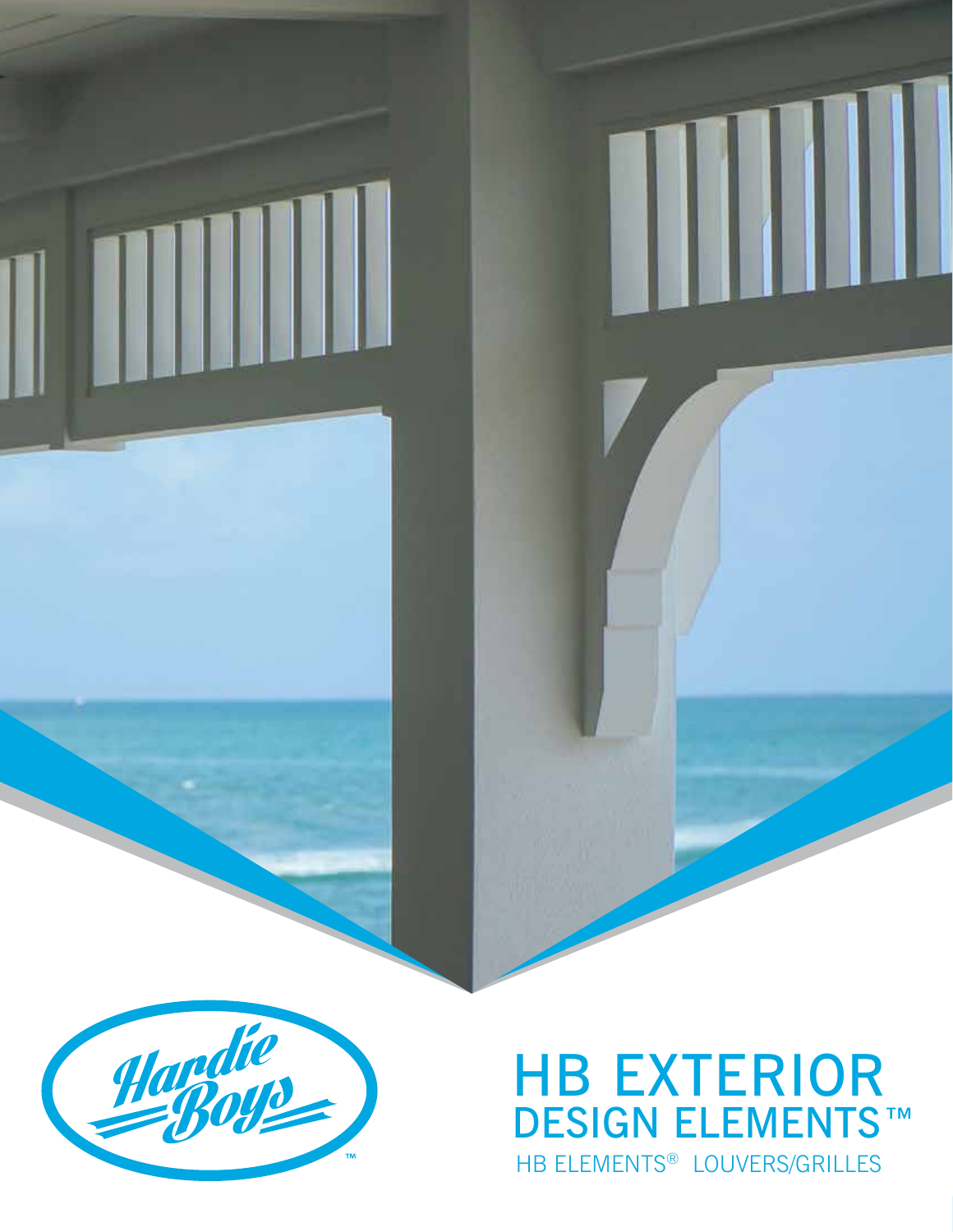

One of the most visible adaptations of the English colonial style in the tropical climate of the Carribean is the abundance of louvers. Whether it be in the louvered bahama and colonial shutters covering windows or louvered grilles running between columns at covered porches. The function is to provide shade while allowing breezes to circulate in these living areas.

**HB Elements<sup>®</sup> Closed** Louver Panels can be used at gable ends, cupolas, dormers or anywhere a louvered look is desired but a functional louver is not needed.

## **HB ELEMENTS® LOUVERS/GRILLES**







HB Elements® Grilles and Louvered Panels come in a variety of styles with varied applications. Some run between columns at the beam functioning as sunscreens, while others may be used as louvered privacy walls at balconies. Regardless of the location, the overall result is a significant enhancement in the comfort and ambiance of outdoor spaces, effectively extending the living areas of the home. As with all HB Elements® products, beauty, low maintenance, and easy installation are designed in.



Scan QR Code to view more on our Louvers







2 | HARDIEBOYSINC.COM **The COM COM COM TO ORDER CALL 954.784.8216 OR VISIT HARDIEBOYSINC.COM** 

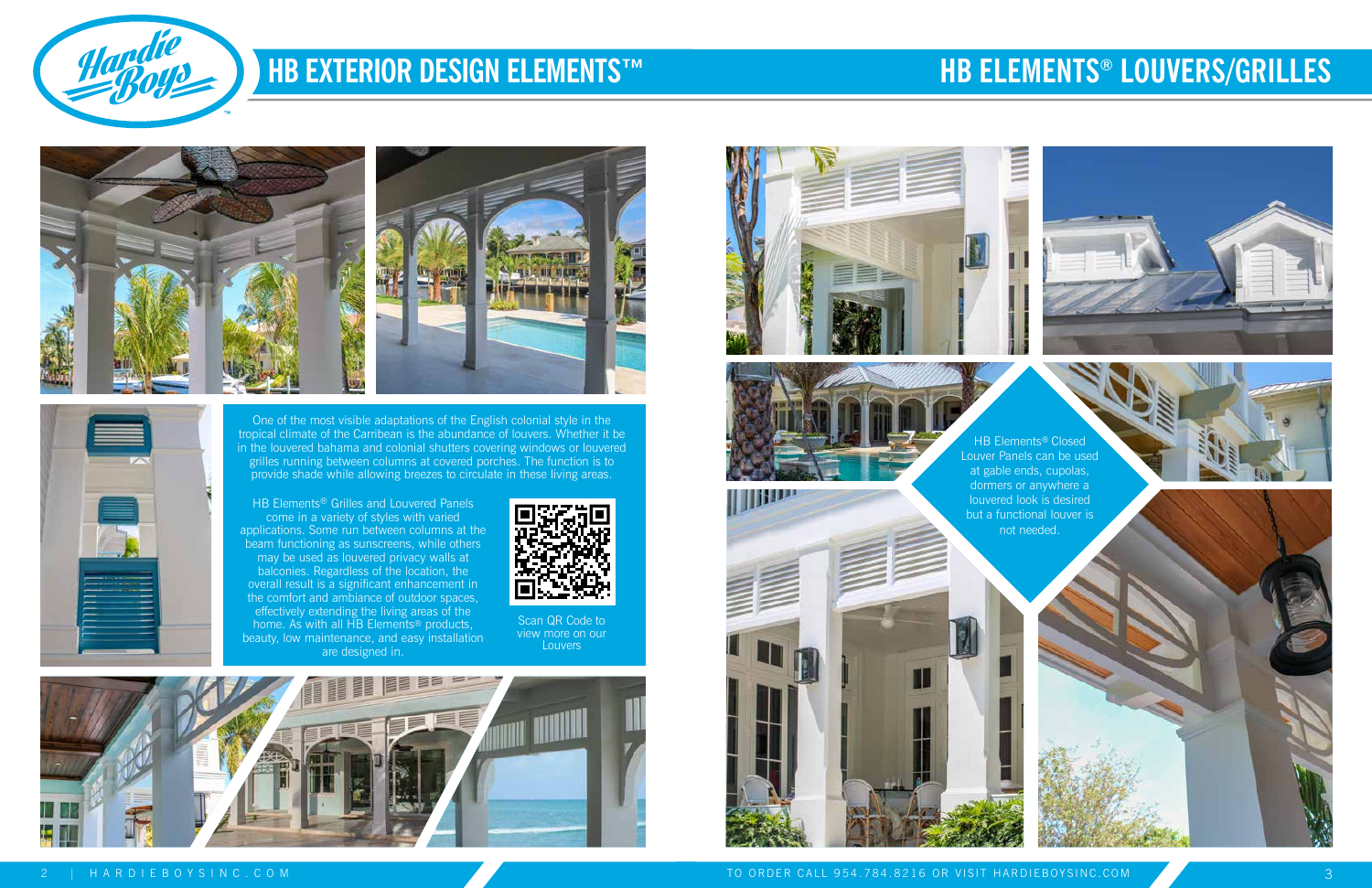

2020 Eleuthra - Cross / Circle









## **HB ELEMENTS® LOUVERS/GRILLES**

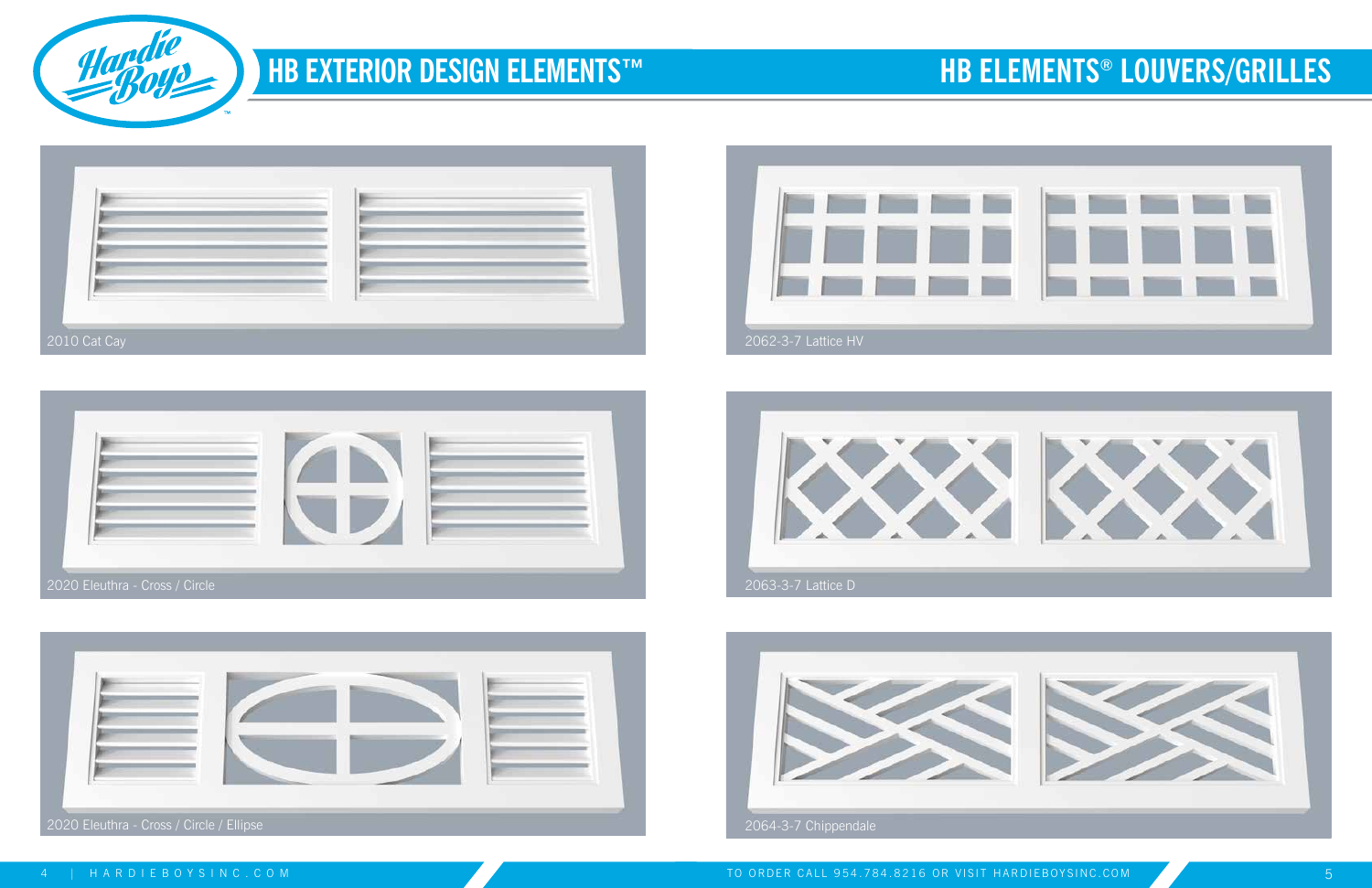





2040-3-7 Eleuthra Square X













## **HB ELEMENTS® LOUVERS/GRILLES**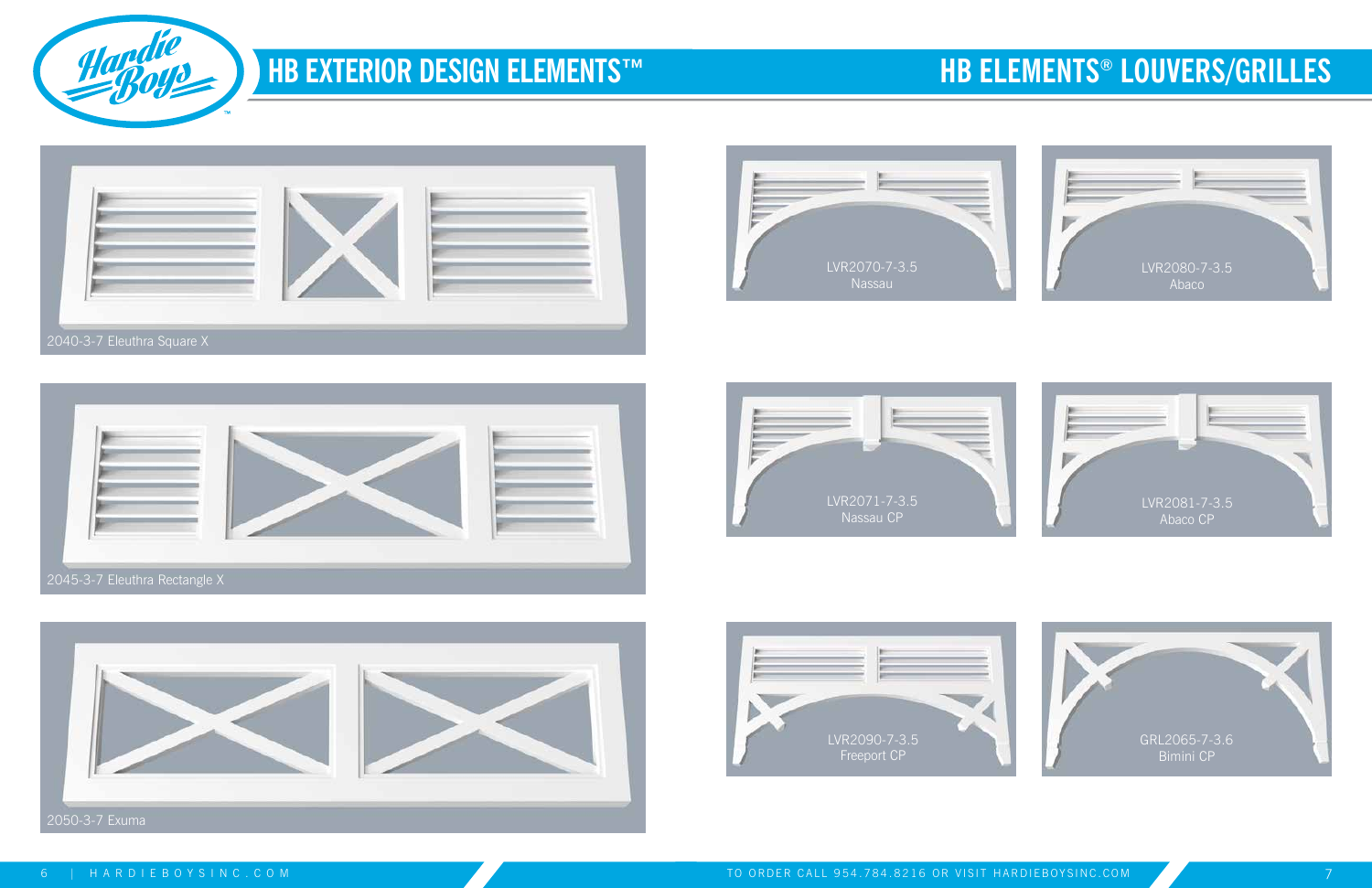





### **HB ELEMENTS® CLOSED LOUVER PANELS**

| PVC Louver CLP2800 2P |
|-----------------------|